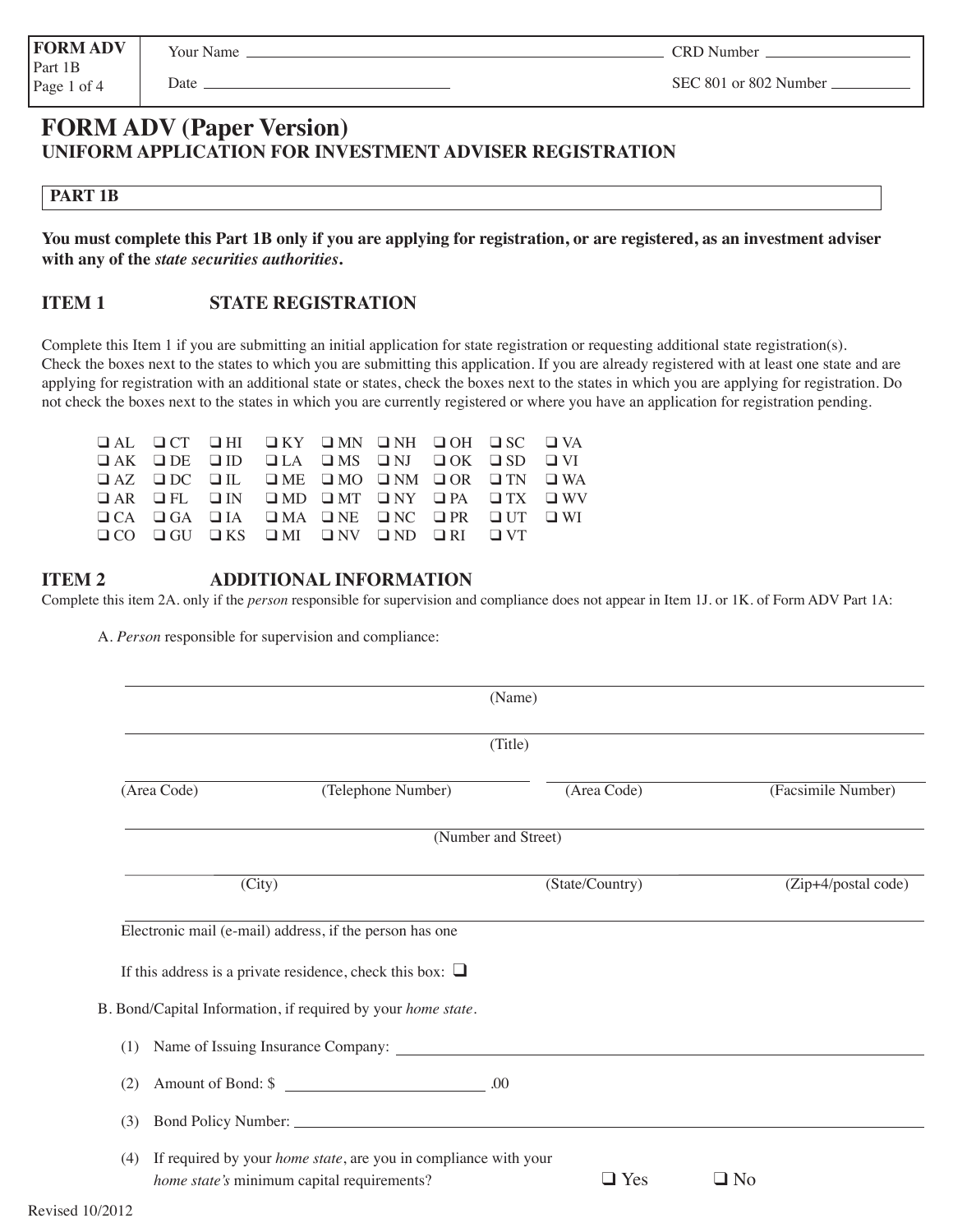| <b>FORM ADV</b>        | Your Name                                                                                                                                                                                                                                                                                                                |                       |                          |
|------------------------|--------------------------------------------------------------------------------------------------------------------------------------------------------------------------------------------------------------------------------------------------------------------------------------------------------------------------|-----------------------|--------------------------|
| Part 1B<br>Page 2 of 4 |                                                                                                                                                                                                                                                                                                                          | SEC 801 or 802 Number |                          |
|                        | For "yes" answers to the following question, complete a Bond DRP:                                                                                                                                                                                                                                                        | Yes                   | $\overline{\text{No}}$   |
|                        | C. Has a bonding company ever denied, paid out on, or revoked a bond for you,<br>any <i>advisory affiliate</i> , or any management person?                                                                                                                                                                               | ❏                     | $\Box$                   |
|                        | For "yes" answers to the following question, complete a Judgment/Lien DRP:                                                                                                                                                                                                                                               |                       |                          |
|                        | D. Are there any unsatisfied judgments or liens against you, any <i>advisory affiliate</i> ,<br>or any management person?                                                                                                                                                                                                | □                     | $\Box$                   |
|                        | For "yes" answers to the following questions, complete an Arbitration DRP:                                                                                                                                                                                                                                               |                       |                          |
|                        | E. Are you, any <i>advisory affiliate</i> , or any <i>management person</i> currently the subject of,<br>or have you, any <i>advisory affiliate</i> , or any management person been the subject of,<br>an arbitration claim alleging damages in excess of \$2,500, involving any of the<br>following:                    |                       |                          |
|                        | (1) any investment or an <i>investment-related</i> business or activity?                                                                                                                                                                                                                                                 | ப                     | ❏                        |
|                        | (2) fraud, false statement, or omission?                                                                                                                                                                                                                                                                                 | ❏                     | $\Box$                   |
|                        | (3) theft, embezzlement, or other wrongful taking of property?                                                                                                                                                                                                                                                           | ப                     | $\Box$                   |
|                        | (4) bribery, forgery, counterfeiting, or extortion?                                                                                                                                                                                                                                                                      | ❏                     | $\Box$                   |
|                        | (5) dishonest, unfair, or unethical practices?                                                                                                                                                                                                                                                                           | ❏                     | $\Box$                   |
|                        | For "yes" answers to the following questions, complete a Civil Judicial Action DRP:                                                                                                                                                                                                                                      |                       |                          |
|                        | F. Are you, any <i>advisory affiliate</i> , or any <i>management person</i> currently subject to,<br>or have you, any <i>advisory affiliate</i> , or any <i>management person</i> been <i>found</i> liable in,<br>a civil, self-regulatory organization, or administrative proceeding involving any<br>of the following: |                       |                          |
|                        | (1) an investment or <i>investment-related</i> business or activity?                                                                                                                                                                                                                                                     |                       | $\overline{\phantom{a}}$ |
|                        | (2) fraud, false statement, or omission?                                                                                                                                                                                                                                                                                 | ப                     | ப                        |
|                        | (3) theft, embezzlement, or other wrongful taking of property?                                                                                                                                                                                                                                                           |                       | ப                        |
|                        | (4) bribery, forgery, counterfeiting, or extortion?                                                                                                                                                                                                                                                                      | ப                     | ❏                        |
|                        | (5) dishonest, unfair, or unethical practices?                                                                                                                                                                                                                                                                           | ப                     | $\Box$                   |

- G. Other Business Activities
	- (1) Are you, any *advisory affiliate*, or any *management person* actively engaged in business as a(n) (check all that apply):
		- ❑ Tax Preparer
		- ❑ Issuer of Securities
		- ❑ Sponsor or syndicator of limited partnerships (or equivalent), excluding pooled investment vehicles
		- ❑ Sponsor, general partner, managing member (or equivalent) of pooled investment vehicles
		- ❑ Real estate adviser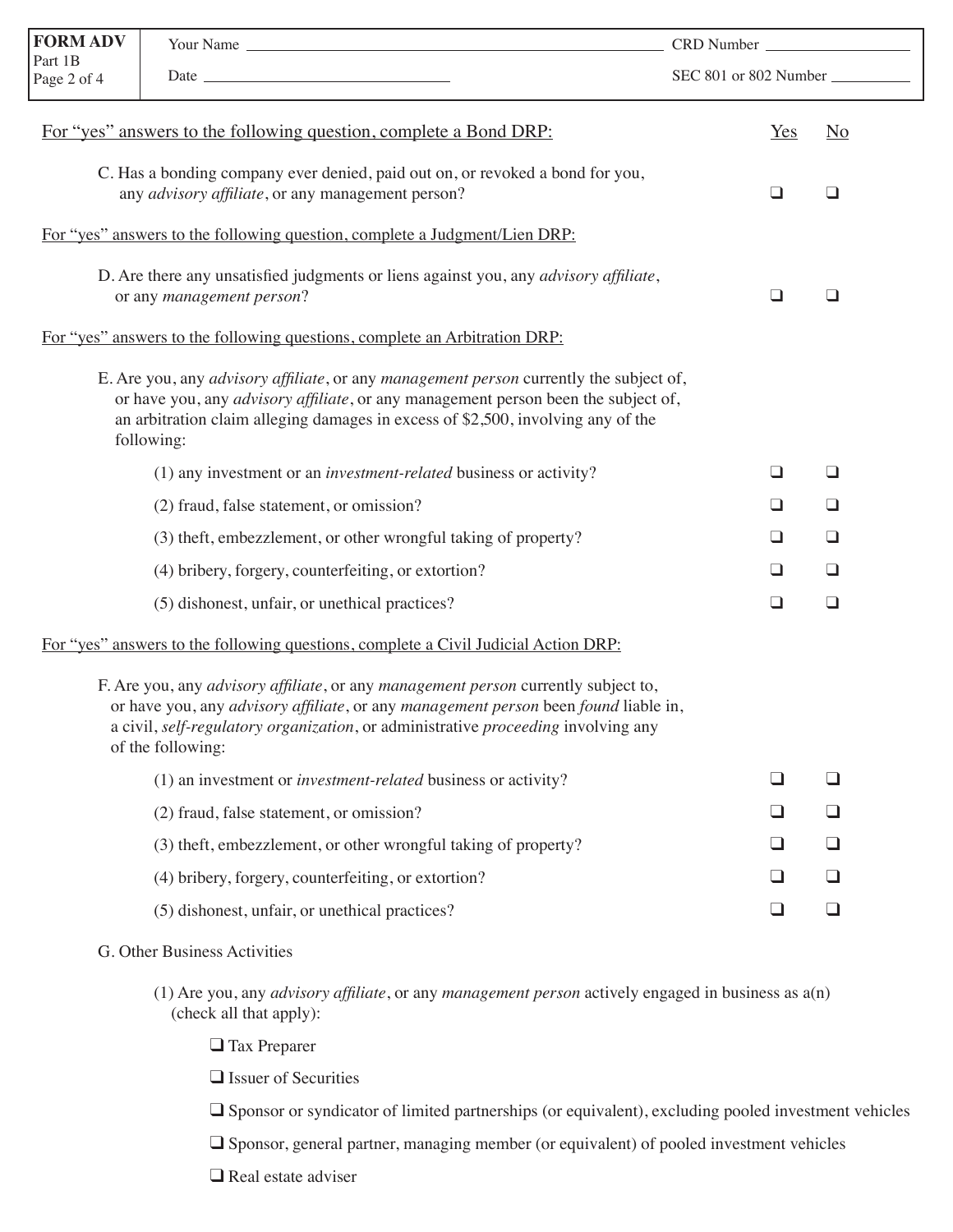| <b>FORM ADV</b>        | Your Name | <b>CRD</b> Number     |
|------------------------|-----------|-----------------------|
| Part 1B<br>Page 3 of 4 | Date      | SEC 801 or 802 Number |

- (2) If you, any *advisory affiliate*, or any management person are actively engaged in any business other than those listed in Item 6.A. of Part 1 A or Item 2.G(1) of Part 1B, describe the business and the approximate amount of time spent on that business:
- H. If you provide financial planning services, the investments made based on those services at the end of your last fiscal year totaled:

|                            | Securities  | Non-Securities |
|----------------------------|-------------|----------------|
|                            | Investments | Investments    |
| Under \$100,000            |             |                |
| \$100,001 to \$500,000     |             |                |
| \$500,001 to \$1,000,000   |             |                |
| \$1,000,001 to \$2,500,000 | $\Box$      |                |
| \$2,500,001 to \$5,000,000 | ⊔           |                |
| More than \$5,000,000      |             |                |
|                            |             |                |

 If securities investments are over \$5,000,000, how much? \$\_\_\_\_\_\_\_\_\_\_\_\_ (round to the nearest \$1,000,000) If non-securities investments are over \$5,000,000, how much? \$\_\_\_\_\_\_\_\_\_\_\_\_ (round to the nearest \$1,000,000)

#### I. *Custody*

|                                                                                                                                                                                                                                                                                      | Yes   | $\underline{\mathrm{No}}$ |
|--------------------------------------------------------------------------------------------------------------------------------------------------------------------------------------------------------------------------------------------------------------------------------------|-------|---------------------------|
| (1) Advisory Fees<br>Do you withdraw advisory fees directly from your <i>clients'</i> accounts?<br>If you answered "yes", respond to the following:                                                                                                                                  |       |                           |
| (a) Do you send a copy of your invoice to the custodian or trustee at the<br>same time that you send a copy to the <i>client</i> ?                                                                                                                                                   |       |                           |
| (b) Does the custodian send quarterly statements to your <i>clients</i> showing all<br>disbursements for the custodian account, including the amount of the advisory fees?                                                                                                           |       |                           |
| (c) Do your <i>clients</i> provide written authorization permitting you to be paid directly<br>for their accounts held by the custodian or trustee?                                                                                                                                  |       |                           |
| (2) Pooled Investment Vehicles and Trusts                                                                                                                                                                                                                                            | $Yes$ | N <sub>o</sub>            |
| $(a)(i)$ Do you or a <i>related person</i> act as general partner, managing member, or person<br>serving in a similar capacity, for any pooled investment vehicle for which you are the<br>adviser to the pooled investment vehicle, or for which you are the adviser to one or more |       |                           |
| of the investors in the pooled investment vehicle?                                                                                                                                                                                                                                   |       |                           |
|                                                                                                                                                                                                                                                                                      |       |                           |

If you answered "yes", respond to the following:

 (a)(ii) As the general partner, managing member, or person serving in a similar capacity, have you or a *related person* engaged any of the following to provide authority permitting each direct payment or any transfer of funds or securities from the account of the pooled investment vehicle?

|                                         | Yes | No |
|-----------------------------------------|-----|----|
| Attorney                                |     |    |
| Independent certified public accountant |     |    |
| Other independent party                 |     |    |
| Describe the independent party:         |     |    |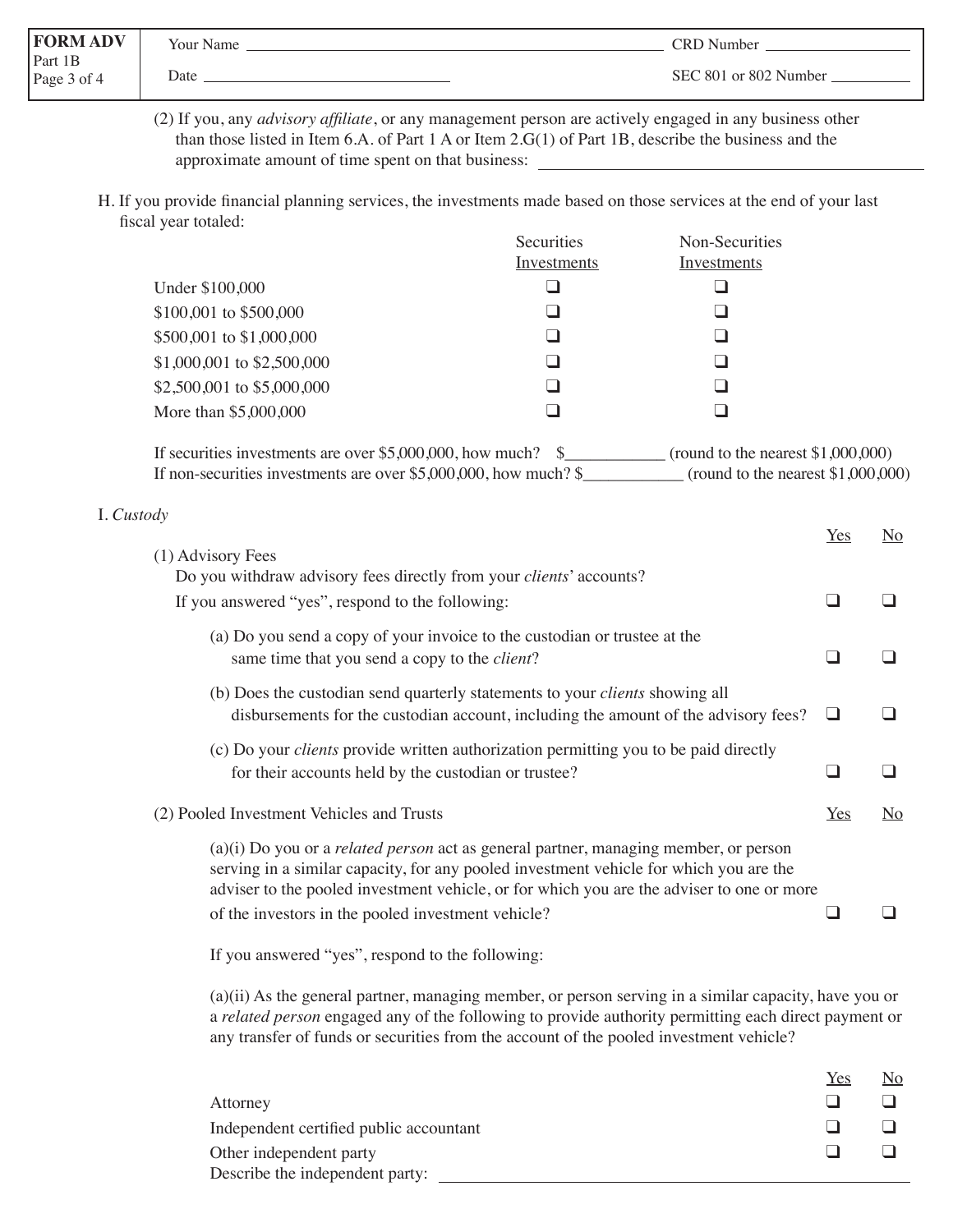*For purposes of this Item 2I.2(a), "Independent party" means a person that: (A) is engaged by the investment adviser to act as a gatekeeper for the payment of fees, expenses and capital withdrawals from the pooled investment; (B) does not control and is not controlled by and is not under common control with the investment adviser; (C) does not have, and has not had within the past two years, a material business relationship with the investment adviser; and (D) shall not negotiate or agree to have material business relations or commonly controlled relations with an investment adviser for a period of two years after serving as the person engaged in an independent party agreement.*

| (b) Do you or a <i>related person</i> act as investment adviser and a<br>trustee for any trust, or act as a trustee for any trust in which your advisory | Yes | No.            |
|----------------------------------------------------------------------------------------------------------------------------------------------------------|-----|----------------|
| clients are beneficiaries of the trust?                                                                                                                  |     |                |
| (3) Do you require prepayment of fees of more than \$500 per <i>client</i> and for                                                                       |     |                |
| six months or more in advance.                                                                                                                           |     |                |
| J. If you are organized as a sole proprietorship, please answer the following:                                                                           | Yes | N <sub>o</sub> |
| $(1)$ (a) Have you passed, on or after January 1, 2000, the Series 65 examination?                                                                       |     |                |
| (b) Have you passed, on or after January 1, 2000, the Series 66 examination and                                                                          |     |                |
| also passed, at any time, the Series 7 examination?                                                                                                      |     |                |
| (2) (a) Do you have any investment advisory professional designations?                                                                                   |     |                |

 *If "no," you do not need to answer Item 2.J(2)(b).*

(b) I have earned and I am in good standing with the organization that issued the following credential:

- ❑ 1. Certified Financial Planner ("CFP")
- ❑ 2. Chartered Financial Analyst ("CFA")
- ❑ 3. Chartered Financial Consultant ("ChFC")
- ❑ 4. Chartered Investment Counselor ("CIC")
- ❑ 5. Personal Financial Specialist ("PFS")
- ❑ 6. None of the above

(3) Your social security number:

K. If you are organized other than as a sole proprietorship, please provide the following:

(1) Indicate the date you obtained your legal status. Date of formation:

(MM/DD/YYYY)

 (2) Indicate your IRS Employer Identification Number: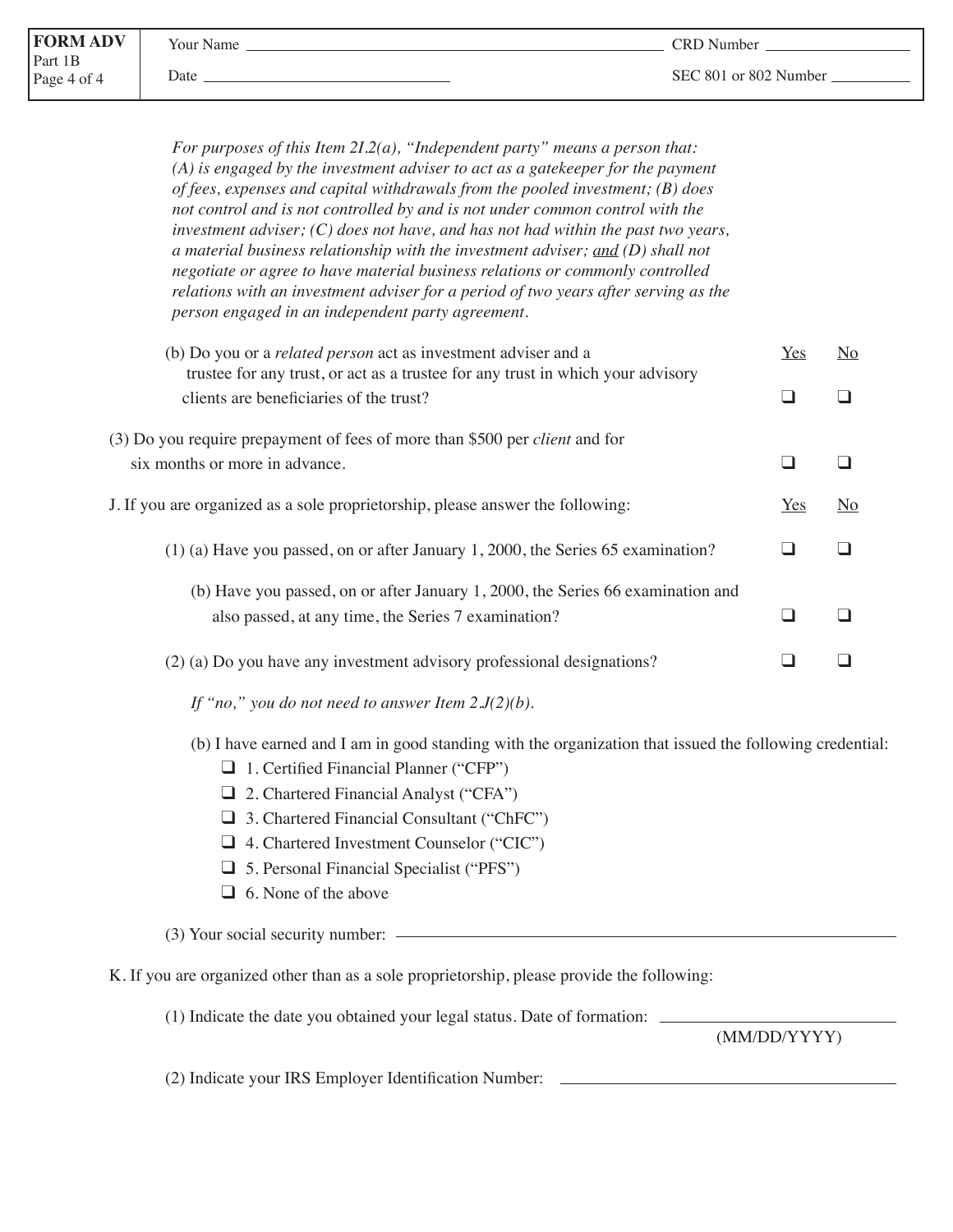### **BOND DISCLOSURE REPORTING PAGE (ADV)**

#### *GENERAL INSTRUCTIONS*

This Disclosure Reporting Page (DRP ADV) is an  $\Box$  INITIAL OR  $\Box$  AMENDED response used to report details for affirmative responses to Item 2.C. of Part 1B of Form ADV.

Use a separate DRP for each event or *proceeding*. The same event or *proceeding* may be reported for more than one person or entity using one DRP. File with a completed Execution Page.

#### **Part I**

- A. The *person(s)* or entity(ies) for whom this DRP is being filed is (are):
	- $\Box$  You (the advisory firm)
	- ❑ You and one or more of your *advisory affiliates* or *management persons*
	- ❑ One or more of your *advisory affiliates* or *management persons*

 If this DRP is being filed for an *advisory affiliate* or *management person*, give the full name of the *advisory affiliate* or *management person* below (for individuals, Last name, First name, Middle name).

 If the *advisory affiliate* or *management person* has a *CRD* number, provide that number. If not, indicate "non-registered" by checking the appropriate checkbox.

| Your Name | Your CRD Number |
|-----------|-----------------|
|           |                 |
|           |                 |

#### ADV DRP - *ADVISORY AFFILIATE* or *MANAGEMENT PERSON*

| <i>CRD</i> Number | This <i>advisory affiliate</i> or <i>management person</i> is: $\Box$ a firm $\Box$ an individual |  |
|-------------------|---------------------------------------------------------------------------------------------------|--|
|                   | Registered: $\Box$ Yes $\Box$ No                                                                  |  |

Name (For individuals, Last, First, Middle)

- ❑ This DRP should be removed from the ADV record because the *advisory affiliate(s)* or *management person(s)* is no longer associated with the adviser.
- □ This DRP should be removed from the ADV record because it was filed in error, such as due to a clerical or dataentry mistake. Explain the circumstances:

NOTE: The completion of this form does not relieve the *advisory affiliate* or *management person* of its obligation to update its IARD or *CRD* records.

#### **Part II**

1. Firm Name: (Policy Holder)

2. Bonding Company Name: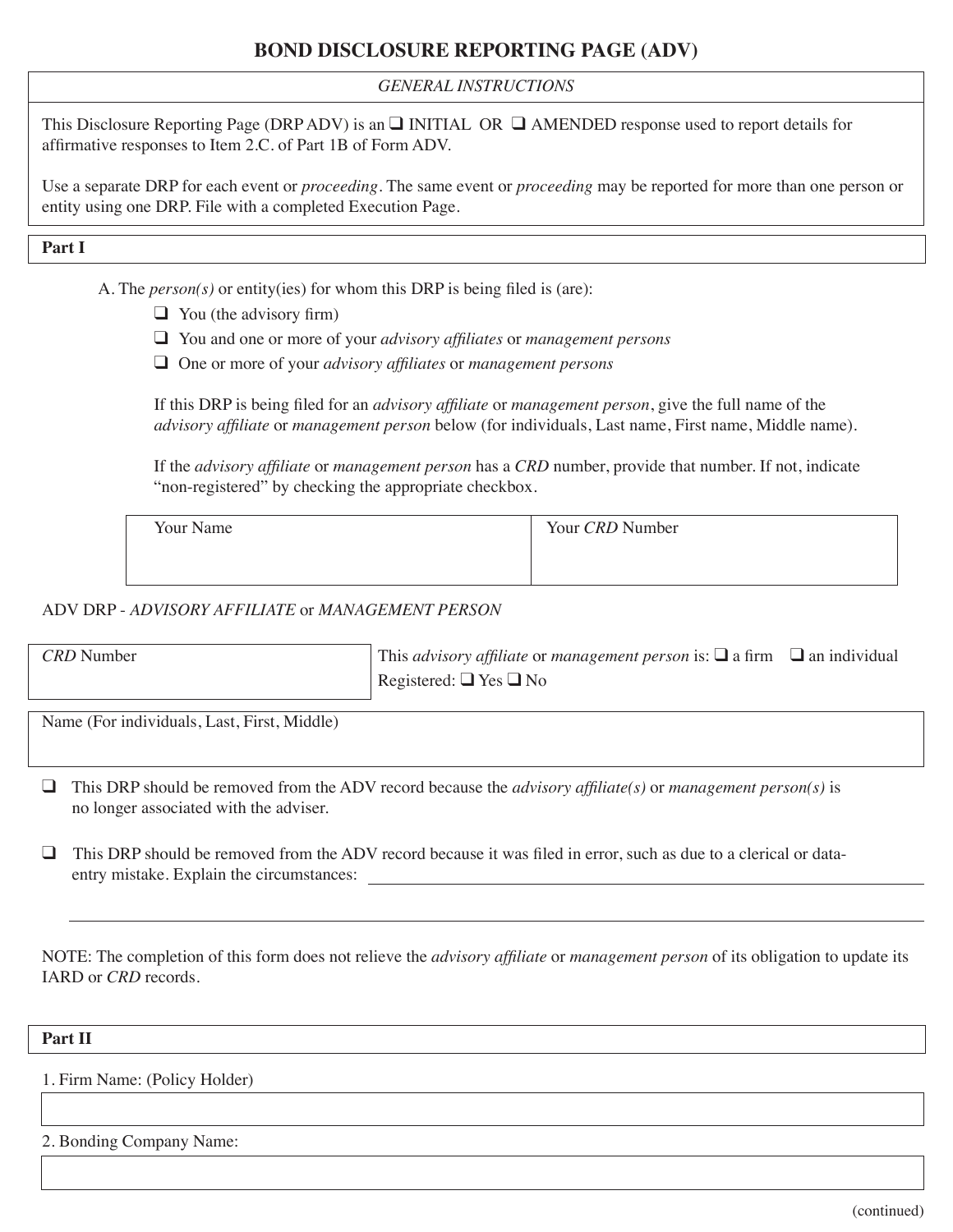# **BOND DISCLOSURE REPORTING PAGE (ADV)**

|  | ( <i>continuation</i> ) |  |
|--|-------------------------|--|

|          | 3. Disposition Type: (check appropriate item) |         |              |                                                                                                                   |  |
|----------|-----------------------------------------------|---------|--------------|-------------------------------------------------------------------------------------------------------------------|--|
| □ Denied | $\Box$ Payout                                 | Revoked |              |                                                                                                                   |  |
|          |                                               |         | $\Box$ Exact | $\Box$ Explanation                                                                                                |  |
|          |                                               |         |              |                                                                                                                   |  |
|          |                                               |         |              |                                                                                                                   |  |
|          |                                               |         |              |                                                                                                                   |  |
|          |                                               |         |              |                                                                                                                   |  |
|          |                                               |         |              |                                                                                                                   |  |
|          |                                               |         |              |                                                                                                                   |  |
|          |                                               |         |              | 6. Summarize the details of circumstances leading to the necessity of bonding company action: (your response must |  |
|          |                                               |         |              |                                                                                                                   |  |
|          |                                               |         |              |                                                                                                                   |  |
|          |                                               |         |              |                                                                                                                   |  |
|          |                                               |         |              |                                                                                                                   |  |
|          |                                               |         |              |                                                                                                                   |  |
|          |                                               |         |              |                                                                                                                   |  |
|          |                                               |         |              |                                                                                                                   |  |
|          |                                               |         |              |                                                                                                                   |  |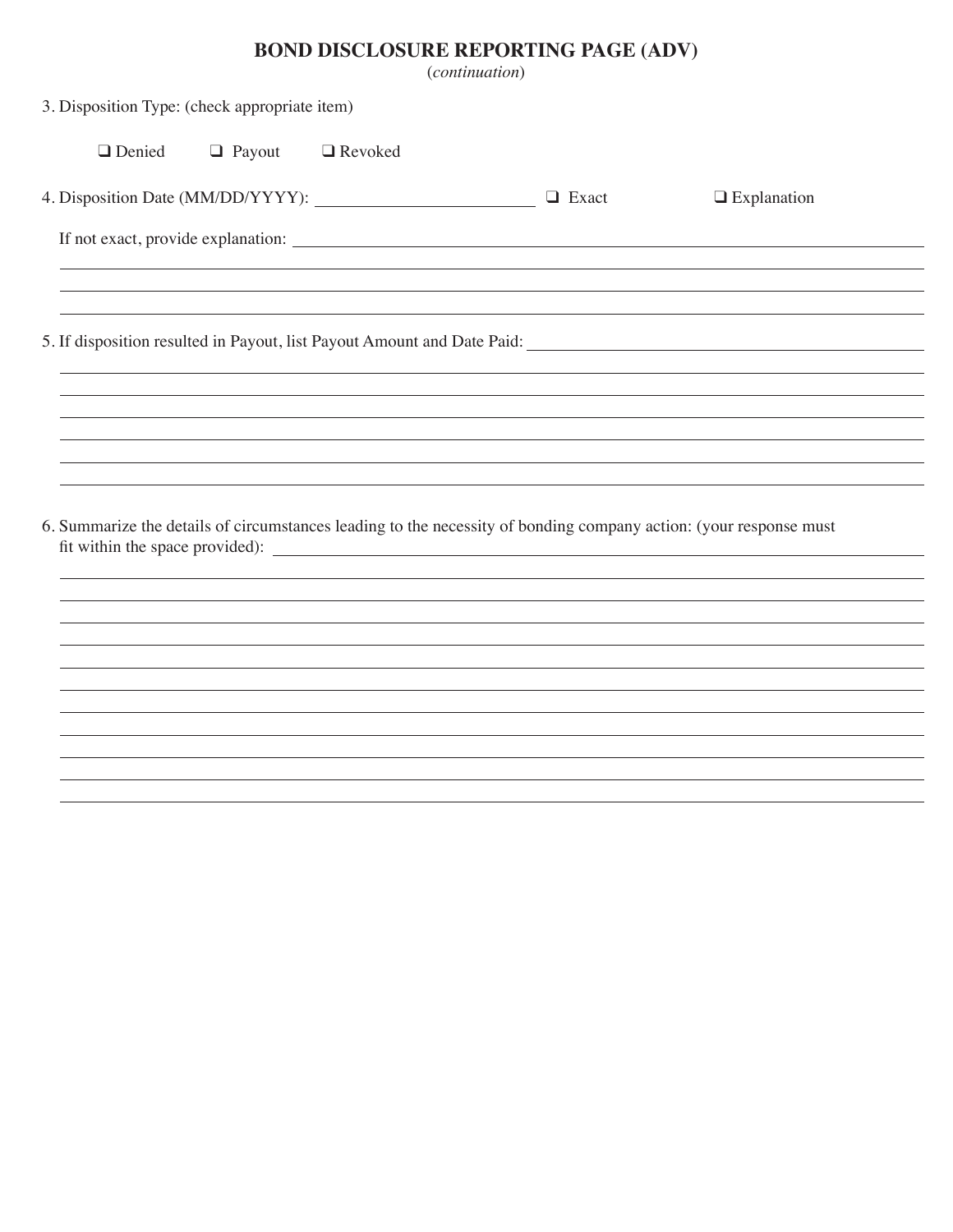#### *GENERAL INSTRUCTIONS*

This Disclosure Reporting Page (DRP ADV) is an ❑ INITIAL OR ❑ AMENDED response used to report details for affirmative responses to Item 2.D. of Part 1B of Form ADV.

Use a separate DRP for each event or *proceeding*. The same event or *proceeding* may be reported for more than one *person* or entity using one DRP. File with a completed Execution Page.

#### **Part I**

A. The *person(s)* or entity(ies) for whom this DRP is being filed is (are):

- $\Box$  You (the advisory firm)
- ❑ You and one or more of your *advisory affiliates* or management persons
- ❑ One or more of your *advisory affiliates* or *management persons*

 If this DRP is being filed for an *advisory affiliate* or a *management person*, give the full name of the *advisory affiliate* or *management person* below (for individuals, Last name, First name, Middle name).

If the *advisory affiliate* or *management person* has a *CRD* number, provide that number. If not, indicate "nonregistered" by checking the appropriate checkbox.

| Your Name | Your CRD Number |
|-----------|-----------------|
|           |                 |
|           |                 |

#### ADV DRP - *ADVISORY AFFILIATE* or *MANAGEMENT PERSON*

| <i>CRD</i> Number                           | This <i>advisory affiliate</i> or <i>management person</i> is: $\Box$ a firm $\Box$ an individual<br>Registered: $\Box$ Yes $\Box$ No |  |
|---------------------------------------------|---------------------------------------------------------------------------------------------------------------------------------------|--|
|                                             |                                                                                                                                       |  |
| Name (For individuals, Last, First, Middle) |                                                                                                                                       |  |

❑ This DRP should be removed from the ADV record because the *advisory affiliate(s)* or *management person(s)* is no longer associated with the adviser.

□ This DRP should be removed from the ADV record because it was filed in error, such as due to a clerical or data-entry mistake. Explain the circumstances:

\_\_\_\_\_\_\_\_\_\_\_\_\_\_\_\_\_\_\_\_\_\_\_\_\_\_\_\_\_\_\_\_\_\_\_\_\_\_\_\_\_\_\_\_\_\_\_\_\_\_\_\_\_\_\_\_\_\_\_\_\_\_\_\_\_\_\_\_\_\_\_\_\_\_\_\_\_\_\_\_\_\_\_\_\_\_\_\_\_\_\_\_\_\_\_ \_\_\_\_\_\_\_\_\_\_\_\_\_\_\_\_\_\_\_\_\_\_\_\_\_\_\_\_\_\_\_\_\_\_\_\_\_\_\_\_\_\_\_\_\_\_\_\_\_\_\_\_\_\_\_\_\_\_\_\_\_\_\_\_\_\_\_\_\_\_\_\_\_\_\_\_\_\_\_\_\_\_\_\_\_\_\_\_\_\_\_\_\_\_\_

NOTE: The completion of this form does not relieve the *advisory affiliate* or *management person* of its obligation to update its IARD or *CRD* records.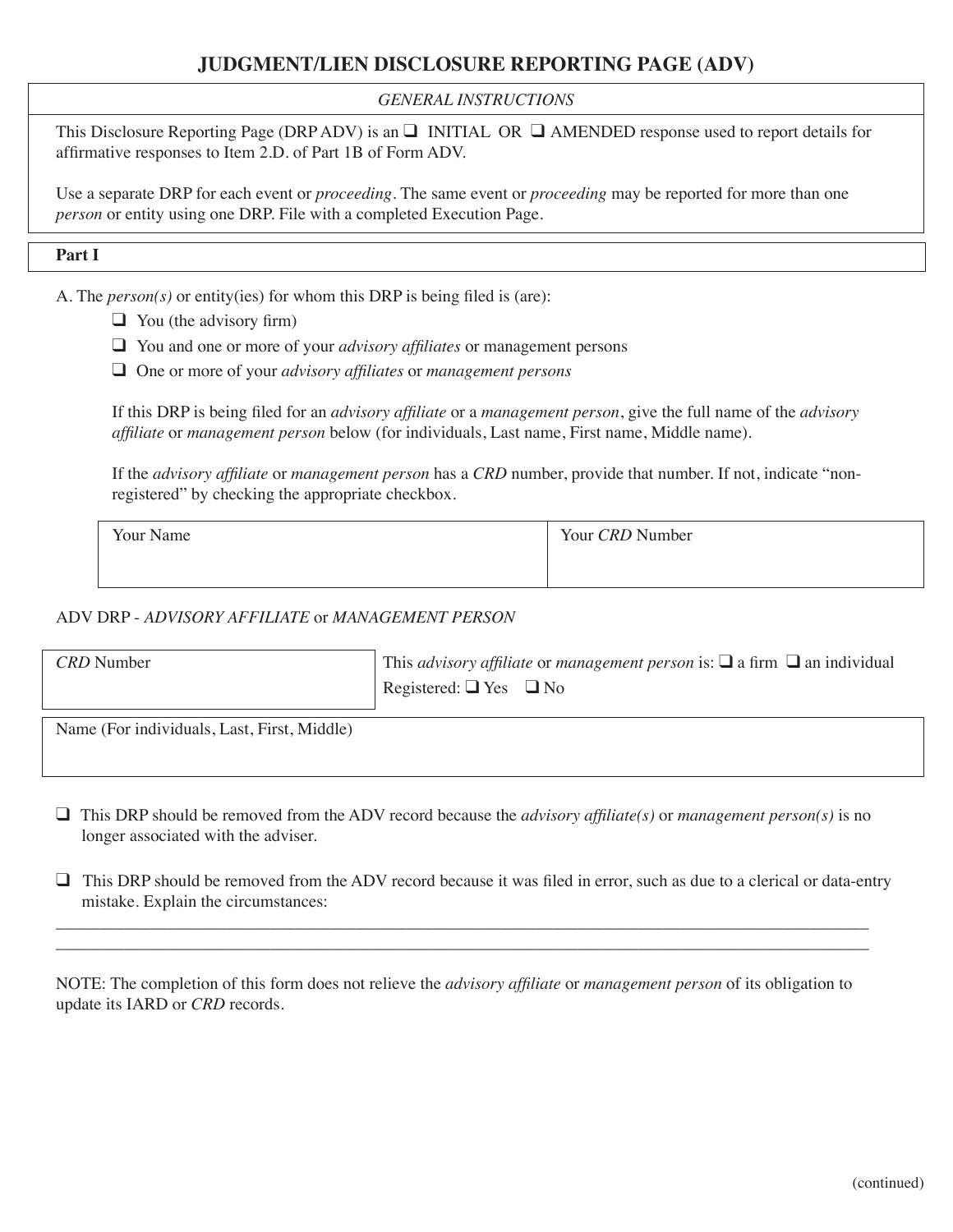# **JUDGMENT/LIEN REPORTING PAGE (ADV)**

(*continuation*)

| Part II                                                                                                                                                                                     |                  |                    |  |  |
|---------------------------------------------------------------------------------------------------------------------------------------------------------------------------------------------|------------------|--------------------|--|--|
|                                                                                                                                                                                             |                  |                    |  |  |
| 1. Judgment/Lien Amount:<br><u> 1989 - Johann Stoff, amerikansk politiker (d. 1989)</u>                                                                                                     |                  |                    |  |  |
| 2. Judgment/Lien Holder: 2. Judgment/Lien Holder:                                                                                                                                           |                  |                    |  |  |
| 3. Judgment/Lien Type: (check appropriate item)<br>$\Box$ Civil<br>$\Box$ Default<br>$\Box$ Tax                                                                                             |                  |                    |  |  |
|                                                                                                                                                                                             | $\Box$ Exact     | $\Box$ Explanation |  |  |
|                                                                                                                                                                                             |                  |                    |  |  |
| 5. Is Judgment/Lien outstanding?<br>$\Box$ Yes $\Box$ No                                                                                                                                    |                  |                    |  |  |
|                                                                                                                                                                                             | $\Box$ Exact     | $\Box$ Explanation |  |  |
|                                                                                                                                                                                             |                  |                    |  |  |
| If no, how was matter resolved? (check appropriate item)                                                                                                                                    |                  |                    |  |  |
| $\Box$ Removed<br>Released<br>$\Box$ Discharged                                                                                                                                             | $\Box$ Satisfied |                    |  |  |
| 6. Court (Name of Federal, State or Foreign Court), Location of Court (City or County and State or Country) and Docket/                                                                     |                  |                    |  |  |
|                                                                                                                                                                                             |                  |                    |  |  |
|                                                                                                                                                                                             |                  |                    |  |  |
|                                                                                                                                                                                             |                  |                    |  |  |
| 7. Provide a brief summary of events leading to the action and any payment schedule details including current status<br>(if applicable) (your response must fit within the space provided): |                  |                    |  |  |
|                                                                                                                                                                                             |                  |                    |  |  |
|                                                                                                                                                                                             |                  |                    |  |  |
|                                                                                                                                                                                             |                  |                    |  |  |
|                                                                                                                                                                                             |                  |                    |  |  |
|                                                                                                                                                                                             |                  |                    |  |  |
|                                                                                                                                                                                             |                  |                    |  |  |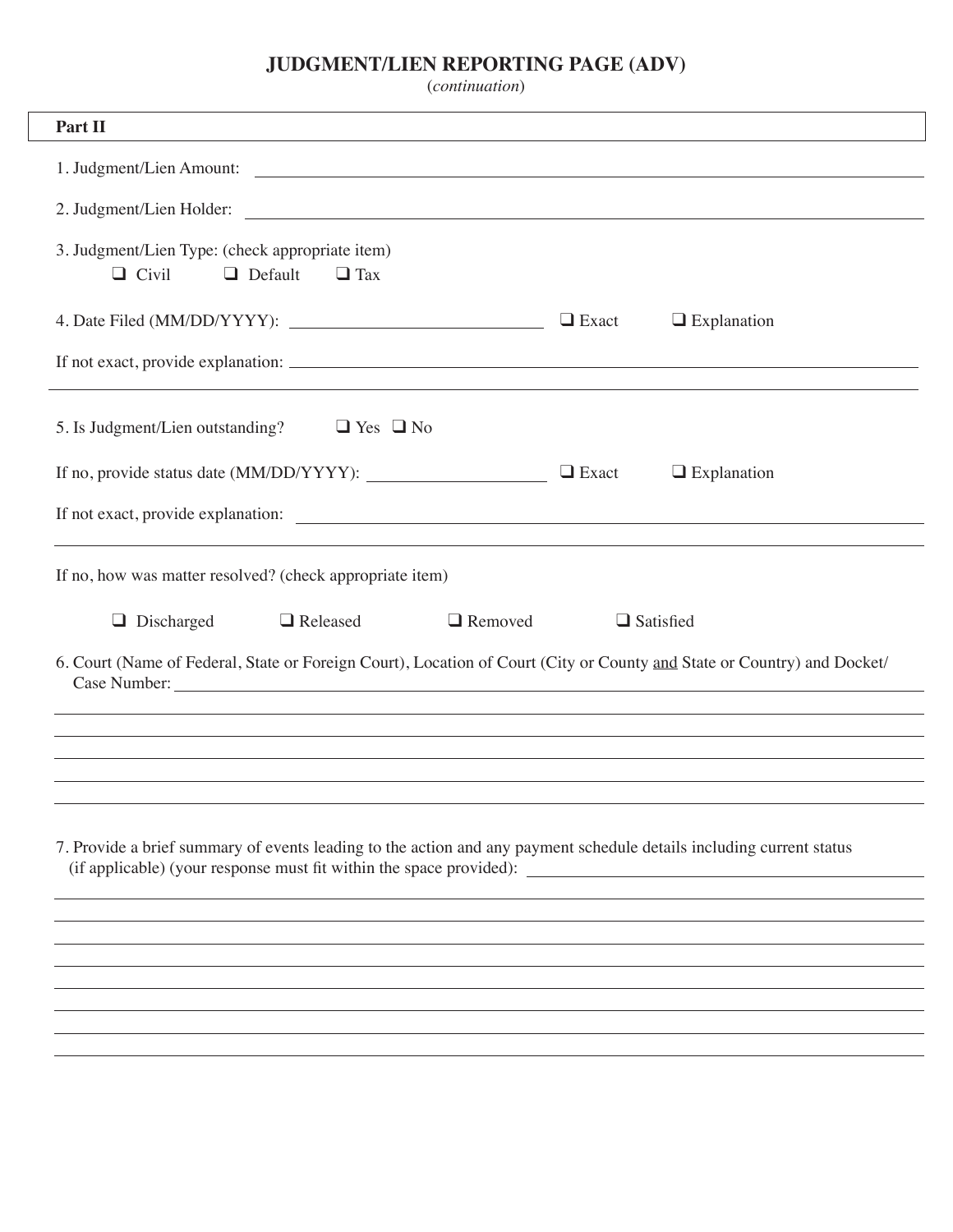## **ARBITRATION DISCLOSURE REPORTING PAGE (ADV)**

| This Disclosure Reporting Page (DRP ADV) is an $\square$ INITIAL OR $\square$ AMENDED response used to report details for |  |
|---------------------------------------------------------------------------------------------------------------------------|--|
| affirmative responses to Item 2.E. of Part 1B of Form ADV.                                                                |  |

Check Part 1B item(s) being responded to:  $\Box$  2.E(1)  $\Box$  2.E(2)  $\Box$  2.E(3)  $\Box$  2.E(4)  $\Box$  2.E(5)

Use a separate DRP for each event or *proceeding*. The same event or *proceeding* may be reported for more than one *person* or entity using one DRP. File with a completed Execution Page.

One event may result in more than one affirmative answer to Item 2.E. Use only one DRP to report details related to the same event. Unrelated arbitration actions must be reported on separate DRPs.

#### **PART I**

A. The *person(s)* or entity(ies) for whom this DRP is being filed is (are):

- ❑ You (the advisory firm)
- ❑ You and one or more of your *advisory affiliates* or *management persons*
- ❑ One or more of your *advisory affiliates* or *management persons*

 If this DRP is being filed for an *advisory affiliate* or a *management person*, give the full name of the *advisory affiliate* or *management person* below (for individuals, Last name, First name, Middle name).

If the *advisory affiliate* or *management person* has a *CRD* number, provide that number. If not, indicate "nonregistered" by checking the appropriate checkbox.

| $\mathbf{v}$<br>$\sqrt{O(11r)}$<br>the contract of the contract of the contract of the contract of the contract of the contract of the contract of | $\mathbf{v}$<br>ĸ<br>nber<br>$\alpha$ <sub>II</sub> |
|----------------------------------------------------------------------------------------------------------------------------------------------------|-----------------------------------------------------|
|                                                                                                                                                    |                                                     |

#### ADV DRP - *ADVISORY AFFILIATE* or *MANAGEMENT PERSON*

| <i>CRD</i> Number | This <i>advisory affiliate</i> or <i>management person</i> is: $\Box$ a firm $\Box$ an individual |  |  |
|-------------------|---------------------------------------------------------------------------------------------------|--|--|
|                   | Registered: $\Box$ Yes $\Box$ No                                                                  |  |  |

Name (For individuals, Last, First, Middle)

- ❑ This DRP should be removed from the ADV record because the *advisory affiliate(s)* or *management person(s)* is no longer associated with the adviser.
- ❑ This DRP should be removed from the ADV record because it was filed in error, such as due to a clerical or data-entry mistake. Explain the circumstances:

 NOTE: The completion of this form does not relieve the advisory affiliate or management person of its obligation to update its IARD or *CRD* records.

#### **PART II**

1. Arbitration/Reparation Claim initiated by: (Name of private plaintiff, firm, etc.)

2. Principal Relief Sought (check appropriate item):

 $\Box$  Civil Penalty(ies)/Fine(s)  $\Box$  Injunction  $\Box$  Restitution (continued)

❑ Restraining *Order* ❑ Disgorgement ❑ Money Damages (Private/Civil Claim) ❑ Other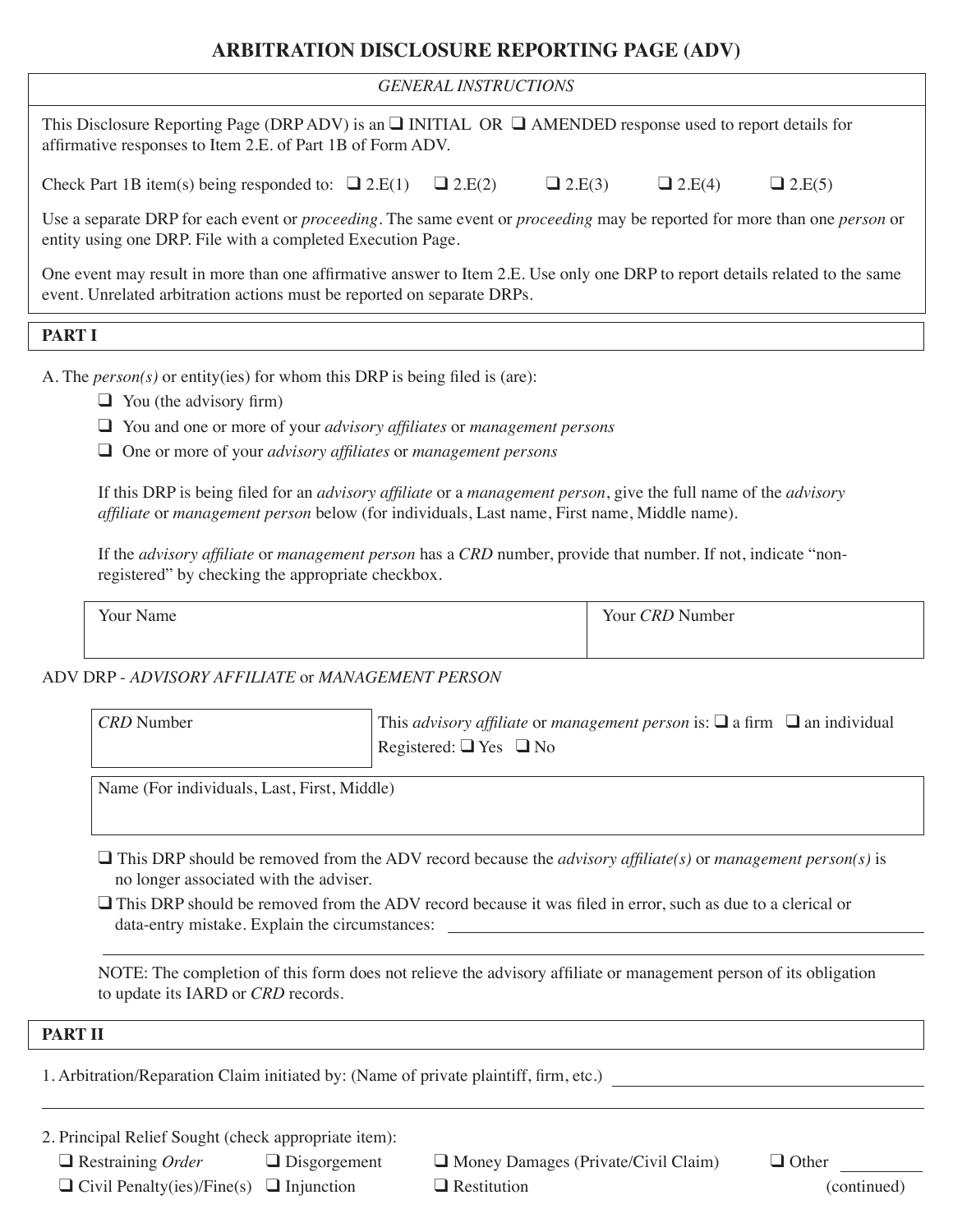# **ARBITRATION DISCLOSURE REPORTING PAGE (ADV)**

(*continuation*)

|                                                                                                        | Other Relief Sought:                                                                                                                             |                                 |
|--------------------------------------------------------------------------------------------------------|--------------------------------------------------------------------------------------------------------------------------------------------------|---------------------------------|
|                                                                                                        |                                                                                                                                                  |                                 |
| 3. Initiation Date of Arbitration/Reparation Claim (MM/DD/YYYY):<br>$\Box$ Explanation<br>$\Box$ Exact |                                                                                                                                                  |                                 |
|                                                                                                        |                                                                                                                                                  |                                 |
| 4. Principal Product Type (check appropriate item):                                                    |                                                                                                                                                  |                                 |
| $\Box$ Annuity(ies) - Fixed                                                                            | $\Box$ Derivative(s)                                                                                                                             | $\Box$ Investment Contract(s)   |
| $\Box$ Annuity(ies) - Variable                                                                         | $\Box$ Direct Investment(s) - DPP & LP Interest(s)                                                                                               | $\Box$ Money Market Fund(s)     |
| $\Box$ CD(s)                                                                                           | $\Box$ Equity - OTC                                                                                                                              | $\Box$ Mutual Fund(s)           |
| $\Box$ Commodity Option(s)                                                                             | □ Equity Listed (Common & Preferred Stock)                                                                                                       | $\Box$ No Product               |
| Debt - Asset Backed                                                                                    | $\Box$ Futures - Commodity                                                                                                                       | $\Box$ Options                  |
| Debt - Corporate                                                                                       | $\Box$ Futures - Financial                                                                                                                       | $\Box$ Penny Stock(s)           |
| $\Box$ Debt - Government                                                                               | $\Box$ Index Option(s)                                                                                                                           | $\Box$ Unit Investment Trust(s) |
| Debt - Municipal                                                                                       | $\Box$ Insurance                                                                                                                                 | $\Box$ Other                    |
|                                                                                                        |                                                                                                                                                  |                                 |
|                                                                                                        | Other Product Types:                                                                                                                             |                                 |
|                                                                                                        | 5. Arbitration/Reparation Claim was filed with (FINRA, AAA, NYSE, CBOE, CFTC, etc.) and Docket/Case Number:                                      |                                 |
|                                                                                                        | 6. Advisory Affiliate's or Management Person's Employing Firm when activity occurred which led to the arbitration/reparation<br>(if applicable): |                                 |
|                                                                                                        | 7. Describe the allegations related to this arbitration/reparation (your response must fit within the space provided):                           |                                 |
|                                                                                                        |                                                                                                                                                  |                                 |
|                                                                                                        |                                                                                                                                                  |                                 |
|                                                                                                        |                                                                                                                                                  |                                 |
| 8. Current status?<br>$\Box$ Pending                                                                   | $\Box$ On Appeal<br>$\Box$ Final                                                                                                                 |                                 |
|                                                                                                        | 9. If on appeal, action appealed to (provide name of court) and Date Appeal Filed (MM/DD/YYYY):                                                  |                                 |
|                                                                                                        |                                                                                                                                                  |                                 |
|                                                                                                        |                                                                                                                                                  |                                 |
|                                                                                                        |                                                                                                                                                  |                                 |
|                                                                                                        |                                                                                                                                                  |                                 |